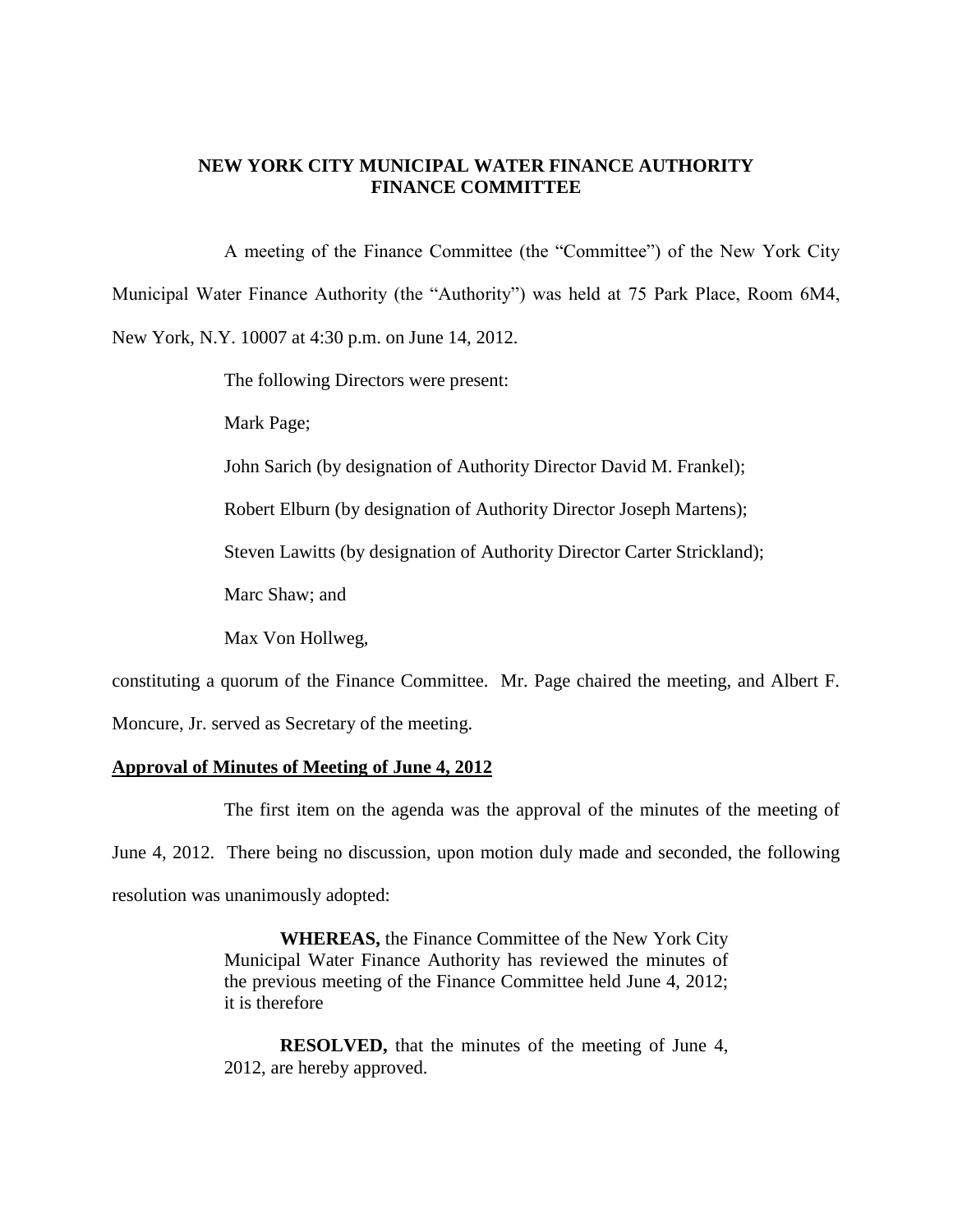### **Recommendation to Board - Approval of Fiscal 2012 Series FF Bonds**

The next item on the agenda was the recommendation to the Board of Directors of the Authority that it approve the issuance of the Authority's Fiscal 2012 Series FF Second Resolution Bonds. Mr. Page briefly described the purpose of the bonds, which is to provide fixed rate financing for new money and refunding purposes. He also described details of the financing. Discussion ensued. There being no further discussion, upon motion duly made and seconded, the following resolution was unanimously adopted:

> **WHEREAS**, pursuant to the New York Public Authorities Law, the Finance Committee of the New York City Municipal Water Finance Authority (the "Authority") is charged with reviewing proposals for the issuance of debt by the Authority and making recommendations to the Board; and

> **WHEREAS**, the Finance Committee has received and reviewed a proposal for the issuance of the Authority's Fiscal 2012 Series FF Bonds and finds their issuance to be prudent; it is therefore

> **RESOLVED**, that the Finance Committee recommends to the Board the approval of the issuance of the Fiscal 2012 Series FF Bonds.

# **Recommendation to Board - Approval of Fiscal 2012 Series GG Bonds**

The next item on the agenda was the recommendation to the Board of Directors of

the Authority that it approve the issuance of the Authority's Fiscal 2012 Series GG Second Resolution Revenue Bonds. Mr. Page briefly described the purpose of the bonds, which is to provide fixed rate financing for refunding purposes. He noted that the GG Bonds are refundable principal installments which are bonds with a short maturity intended to be paid with proceeds of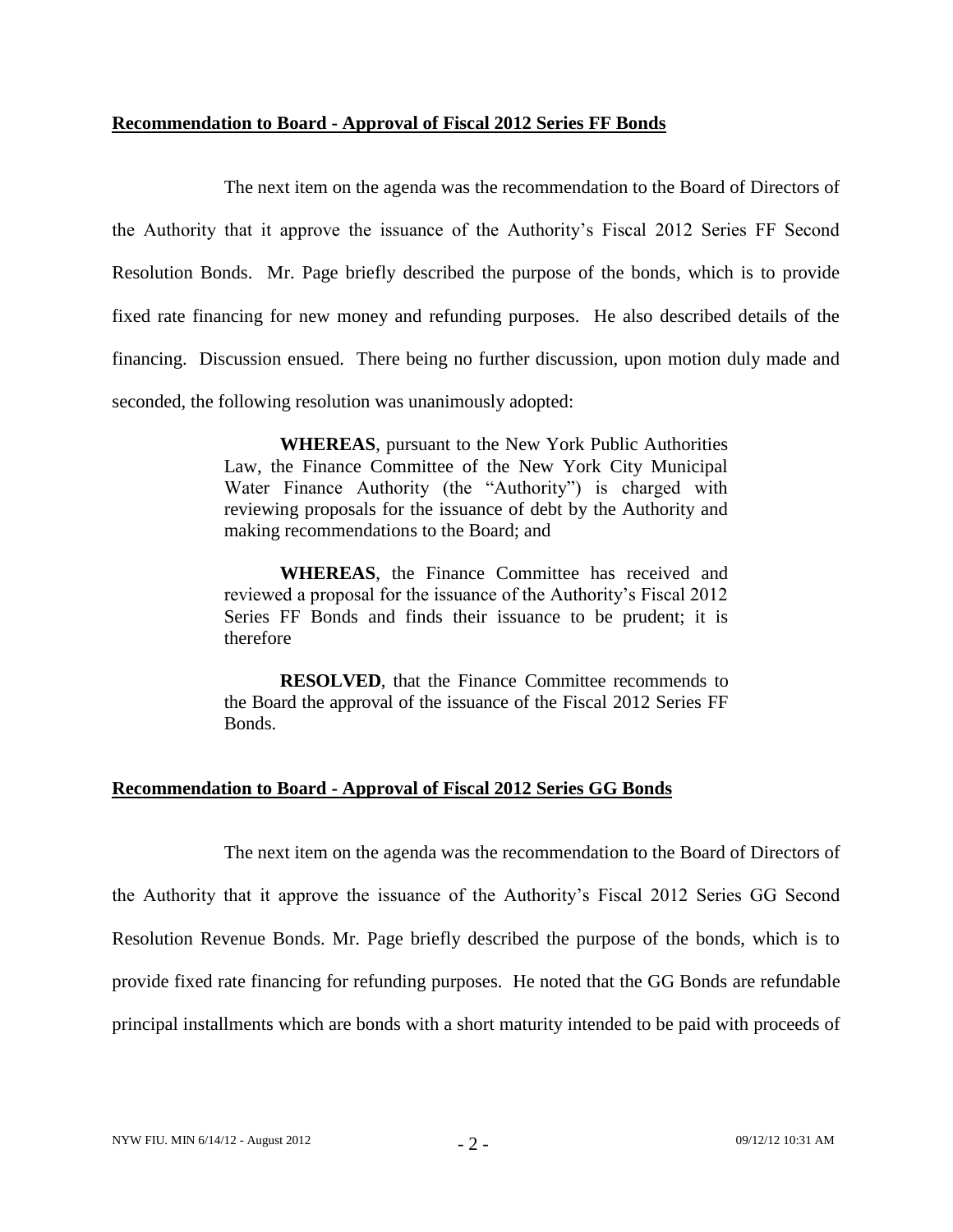refunding bonds. Discussion ensued. There being no further discussion, upon motion duly made

and seconded, the following resolution was unanimously adopted:

**WHEREAS**, pursuant to the New York Public Authorities Law, the Finance Committee of the New York City Municipal Water Finance Authority (the "Authority") is charged with reviewing proposals for the issuance of debt by the Authority and making recommendations to the Board; and

**WHEREAS**, the Finance Committee has received and reviewed a proposal for the issuance of the Authority's Fiscal 2012 Series GG Bonds and finds their issuance to be prudent; it is therefore

**RESOLVED**, that the Finance Committee recommends to the Board the approval of the issuance of the Fiscal 2012 Series GG Bonds.

## **Recommendation to Board - Approval of Fiscal 2013 Series AA Bonds**

The next item on the agenda was the recommendation to the Board of Directors of the Authority that it approve the issuance of the Authority's Fiscal 2013 Series AA Second Resolution Bonds. Mr. Page briefly described the purpose of the bonds, which is to provide fixed rate financing for refunding purposes. He also described details of the financing. Discussion ensued. There being no further discussion, upon motion duly made and seconded, the following resolution was unanimously adopted:

> **WHEREAS**, pursuant to the New York Public Authorities Law, the Finance Committee of the New York City Municipal Water Finance Authority (the "Authority") is charged with reviewing proposals for the issuance of debt by the Authority and making recommendations to the Board; and

> **WHEREAS**, the Finance Committee has received and reviewed a proposal for the issuance of the Authority's Fiscal 2013 Series AA Bonds and finds their issuance to be prudent; it is therefore